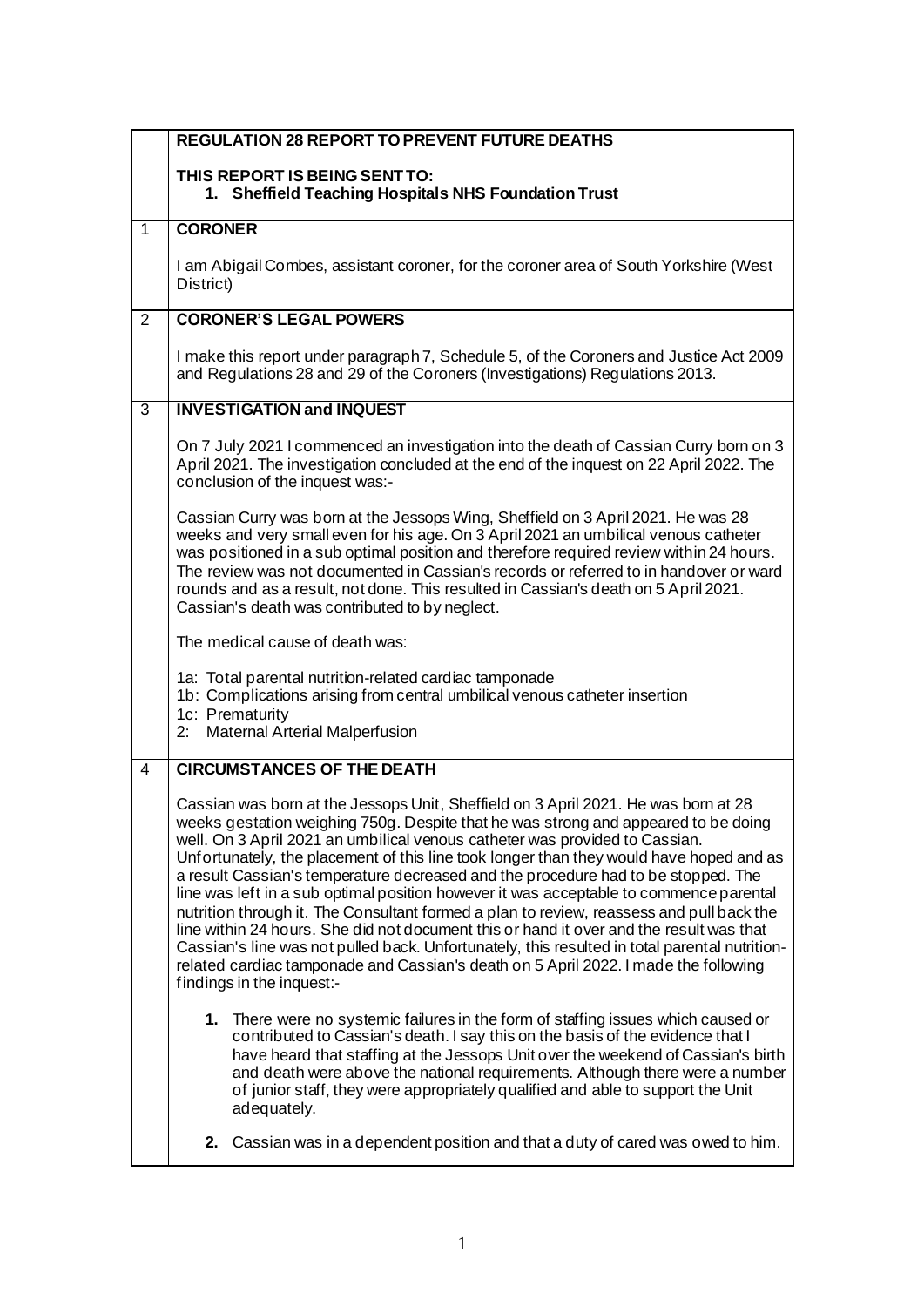|    | 3. The placement of the Umbilical Venous Catheter was a complex procedure. The<br>evidence which I have heard is that this was a routine procedure, and it was<br>safe for this to be performed by Junior Doctors. That said the clear evidence of<br>is that the placement of such a catheter is 'one of the most complex<br>Dr<br>procedures in the neonatal unit'                                                                                                                                                                                                                                                                                                                                                                                                                                                                                                             |
|----|----------------------------------------------------------------------------------------------------------------------------------------------------------------------------------------------------------------------------------------------------------------------------------------------------------------------------------------------------------------------------------------------------------------------------------------------------------------------------------------------------------------------------------------------------------------------------------------------------------------------------------------------------------------------------------------------------------------------------------------------------------------------------------------------------------------------------------------------------------------------------------|
|    | 4. The decision to pause the procedure to place the umbilical venous catheter on 3<br>April 2021 was reasonable and appropriate on the basis of the clinical picture of<br>Cassian at the time. This includes the decision to leave the line in situ at that<br>time and commence parental nutrition.                                                                                                                                                                                                                                                                                                                                                                                                                                                                                                                                                                            |
|    | 5. The Consultant Plan to review, reassess and pull back the line within 24 hours<br>was equally reasonable and appropriate on the basis of the clinical picture.                                                                                                                                                                                                                                                                                                                                                                                                                                                                                                                                                                                                                                                                                                                |
|    | 6. The Consultant plan to review, reassess and pull back the umbilical venous<br>catheter was not adequately recorded or communicated. The plan should have<br>been reflected on the pink sheet. Dream placed the pink sheet in front of Dr<br>who signed it but did not record any plan on that sheet. The need for the<br>venous catheter to be pulled back was not communicated with Cassian's family.<br>Dr sought clarity about the position of the line from Dr<br>confirmed she was aware, but this was still not sufficient for the plan to pull the<br>line back to find its way into either Cassian's notes or the ward round. Dr<br>had a verbal handover from Dr on 4 April 2021 and again, although Dr<br>handed over specific elements of Cassian's clinical picture, on the basis<br>of her own evidence she 'forgot' to hand over the need to reassess the line. |
| 7. | The Consultant Plan should have been recorded in Cassian's notes                                                                                                                                                                                                                                                                                                                                                                                                                                                                                                                                                                                                                                                                                                                                                                                                                 |
| 8. | The Consultant Plan should have been communicated with Cassian's parents                                                                                                                                                                                                                                                                                                                                                                                                                                                                                                                                                                                                                                                                                                                                                                                                         |
|    | 9. The Consultant should have recognised that following Dr query her plan<br>may not have been sufficiently clear and the notes ought to have been reviewed<br>and this plan prioritised during the ward round                                                                                                                                                                                                                                                                                                                                                                                                                                                                                                                                                                                                                                                                   |
|    | 10. The Consultant should have handed over the plan to the next Consultant on<br>duty as part of the handover                                                                                                                                                                                                                                                                                                                                                                                                                                                                                                                                                                                                                                                                                                                                                                    |
|    | 11. The complexity of the initial placement of the umbilical venous catheter or<br>indeed the procedure to pull this back is a red herring. The failing here is one of<br>recording and communication.                                                                                                                                                                                                                                                                                                                                                                                                                                                                                                                                                                                                                                                                           |
|    | 12. There was a failure to record the Consultant Plan appropriately on Cassian's<br>pink central line sheet. There were then subsequent failures to hand over the<br>Consultant Plan to other members of the team and Cassian's parents.                                                                                                                                                                                                                                                                                                                                                                                                                                                                                                                                                                                                                                         |
|    | 13. The failure to adequately record and communicate the Consultant Plan was a<br>gross failure of Cassian's care. To be satisfied that there was a gross failure of<br>care for Cassian I do not need to be satisfied that there was one specific event<br>which would amount to a gross failure. I am entitled to consider a number of<br>failures which, when viewed collectively, amount to a gross failure. It could be<br>said that the failures in this case were a number of individual failings, or one<br>perpetuated failure started with the failure to record the Consultant Plan on the<br>pink central line sheet and the continuing in failing to handover these matters to<br>members of Cassian's care team in spite of a reminder from Dr                                                                                                                     |
|    |                                                                                                                                                                                                                                                                                                                                                                                                                                                                                                                                                                                                                                                                                                                                                                                                                                                                                  |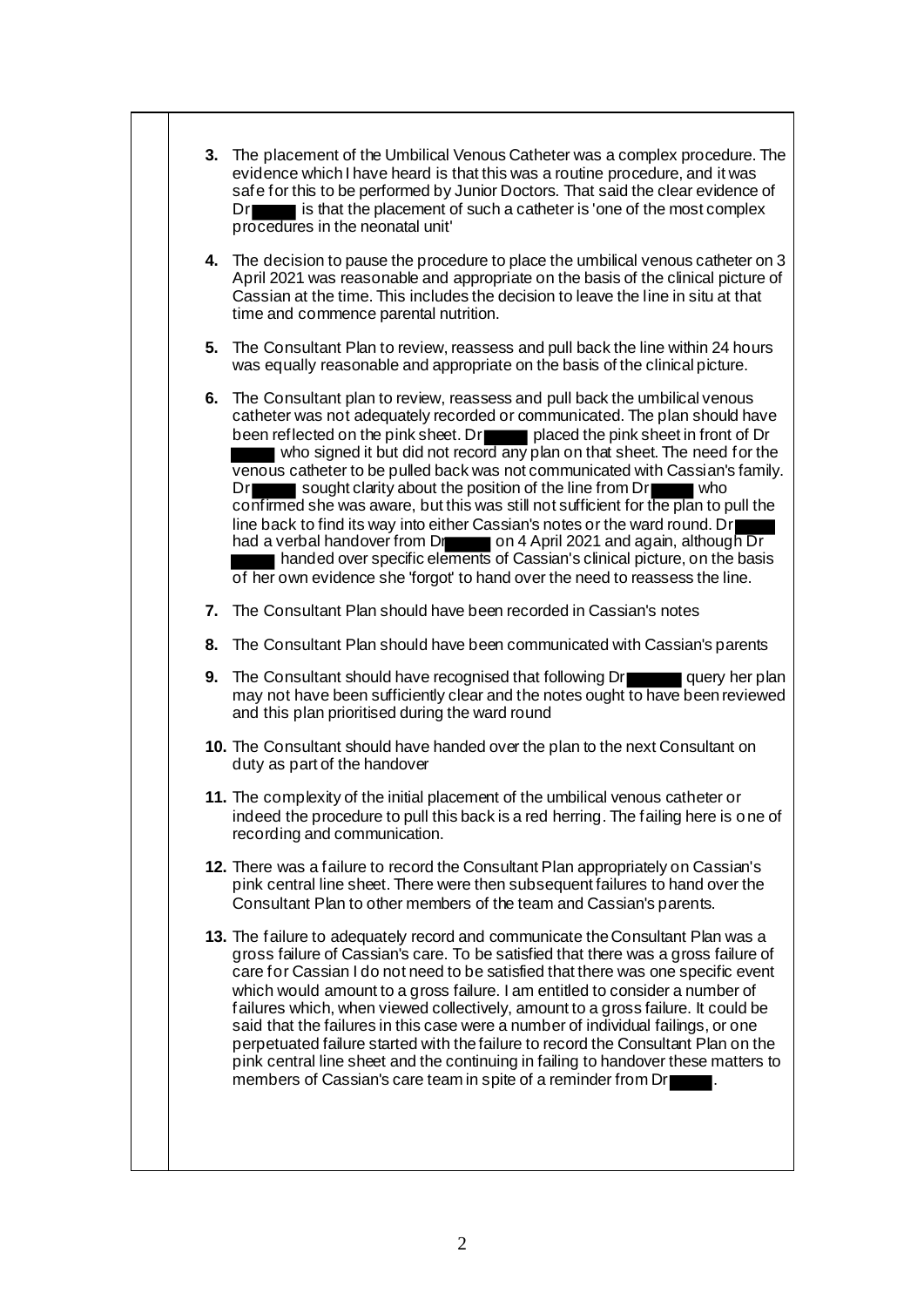|                | 14. The failure to record and communicate the Consultant Plan to review, reassess<br>and pull back Cassian's central line contributed to his death and contributed in a<br>way which was more than minimal, negligible or trivial. I have reached this<br>finding on the basis of the evidence from Dr that but for this incident<br>Cassian would not have died of what he died of when he died.                                                                                                                                                                                                                                                                                                                                                                                                                                                                                                                                                                                                                                                                                                                                                                                                                                                                                                                                                                                                                                                                                                                                                                                                                                                                                                                                                                                       |  |  |
|----------------|-----------------------------------------------------------------------------------------------------------------------------------------------------------------------------------------------------------------------------------------------------------------------------------------------------------------------------------------------------------------------------------------------------------------------------------------------------------------------------------------------------------------------------------------------------------------------------------------------------------------------------------------------------------------------------------------------------------------------------------------------------------------------------------------------------------------------------------------------------------------------------------------------------------------------------------------------------------------------------------------------------------------------------------------------------------------------------------------------------------------------------------------------------------------------------------------------------------------------------------------------------------------------------------------------------------------------------------------------------------------------------------------------------------------------------------------------------------------------------------------------------------------------------------------------------------------------------------------------------------------------------------------------------------------------------------------------------------------------------------------------------------------------------------------|--|--|
| $\overline{5}$ | <b>CORONER'S CONCERNS</b>                                                                                                                                                                                                                                                                                                                                                                                                                                                                                                                                                                                                                                                                                                                                                                                                                                                                                                                                                                                                                                                                                                                                                                                                                                                                                                                                                                                                                                                                                                                                                                                                                                                                                                                                                               |  |  |
|                | During the course of the inquest the evidence revealed matters giving rise to concern. In<br>my opinion there is a risk that future deaths could occur unless action is taken. In the<br>circumstances it is my statutory duty to report to you.                                                                                                                                                                                                                                                                                                                                                                                                                                                                                                                                                                                                                                                                                                                                                                                                                                                                                                                                                                                                                                                                                                                                                                                                                                                                                                                                                                                                                                                                                                                                        |  |  |
|                | The MATTERS OF CONCERN are as follows: -                                                                                                                                                                                                                                                                                                                                                                                                                                                                                                                                                                                                                                                                                                                                                                                                                                                                                                                                                                                                                                                                                                                                                                                                                                                                                                                                                                                                                                                                                                                                                                                                                                                                                                                                                |  |  |
|                | 1. Cassian's parents were not told about the Consultant Plan to review, reassess<br>and pull back Cassian's central line. Whilst this was not Cassian's parents'<br>responsibility, had they known about it they would have acted as a prompt for<br>staff on a busy ward.<br>2. I heard evidence that the staffing levels on the Jessops Wing are over the<br>national requirements. This therefore led to an assumption that staffing was not<br>an issue or a factor which led to the failure to document Cassian's requirement<br>for review. However, there is a possibility that the number of staff placed an<br>additional burden on the consultant (more junior staff means more questions)<br>and that fewer staff may have offered greater consistency.<br>3. I heard evidence that the pink sheets have been reviewed and redesigned<br>following Cassian's death and are now more directive. I also heard evidence<br>that these forms are more detailed than the national requirements. Again, there<br>does not seem to have been consideration of whether the national form would<br>actually meet the requirements of this unit and that less information may be<br>preferable in these circumstances.<br>4. I heard about the Jessops Unit having responsibility, not only for babies already<br>in the unit but also for some of the sickest and most premature babies in the<br>region. I did not hear any evidence of how the Jessops Unit access support from<br>colleagues across the region. I heard evidence of trying to access colleagues to<br>support the Jessops Unit directly and a buddy system but there are other<br>neonatology consultants across the Region who could provide remote<br>assistance potentially if encouraged to think as a system. |  |  |
| 6              | <b>ACTION SHOULD BE TAKEN</b>                                                                                                                                                                                                                                                                                                                                                                                                                                                                                                                                                                                                                                                                                                                                                                                                                                                                                                                                                                                                                                                                                                                                                                                                                                                                                                                                                                                                                                                                                                                                                                                                                                                                                                                                                           |  |  |
|                | In my opinion action should be taken to prevent future deaths and I believe your<br>organisation have the power to take such action. I would ask that your responses<br>specifically consider the following:-                                                                                                                                                                                                                                                                                                                                                                                                                                                                                                                                                                                                                                                                                                                                                                                                                                                                                                                                                                                                                                                                                                                                                                                                                                                                                                                                                                                                                                                                                                                                                                           |  |  |
|                | 1. Utilising the support of parents in the shared care of babies<br>2. Has overstaffing been considered as a possible factor in the confusion leading<br>to the failure to handover and document the requirement to review Cassian?<br>3. Has the thoroughness of the form been considered as a factor leading to the<br>failure to handover and document the requirement to review Cassian?<br>4. Additional and different staffing models have been considered but how are the<br>rest of the system being brought together to support at times of particular<br>pressure?                                                                                                                                                                                                                                                                                                                                                                                                                                                                                                                                                                                                                                                                                                                                                                                                                                                                                                                                                                                                                                                                                                                                                                                                            |  |  |
| 7              | <b>YOUR RESPONSE</b>                                                                                                                                                                                                                                                                                                                                                                                                                                                                                                                                                                                                                                                                                                                                                                                                                                                                                                                                                                                                                                                                                                                                                                                                                                                                                                                                                                                                                                                                                                                                                                                                                                                                                                                                                                    |  |  |
|                | You are under a duty to respond to this report within 56 days of the date of this report,<br>namely by 20 <sup>th</sup> June 2022. I, the coroner, may extend the period.                                                                                                                                                                                                                                                                                                                                                                                                                                                                                                                                                                                                                                                                                                                                                                                                                                                                                                                                                                                                                                                                                                                                                                                                                                                                                                                                                                                                                                                                                                                                                                                                               |  |  |